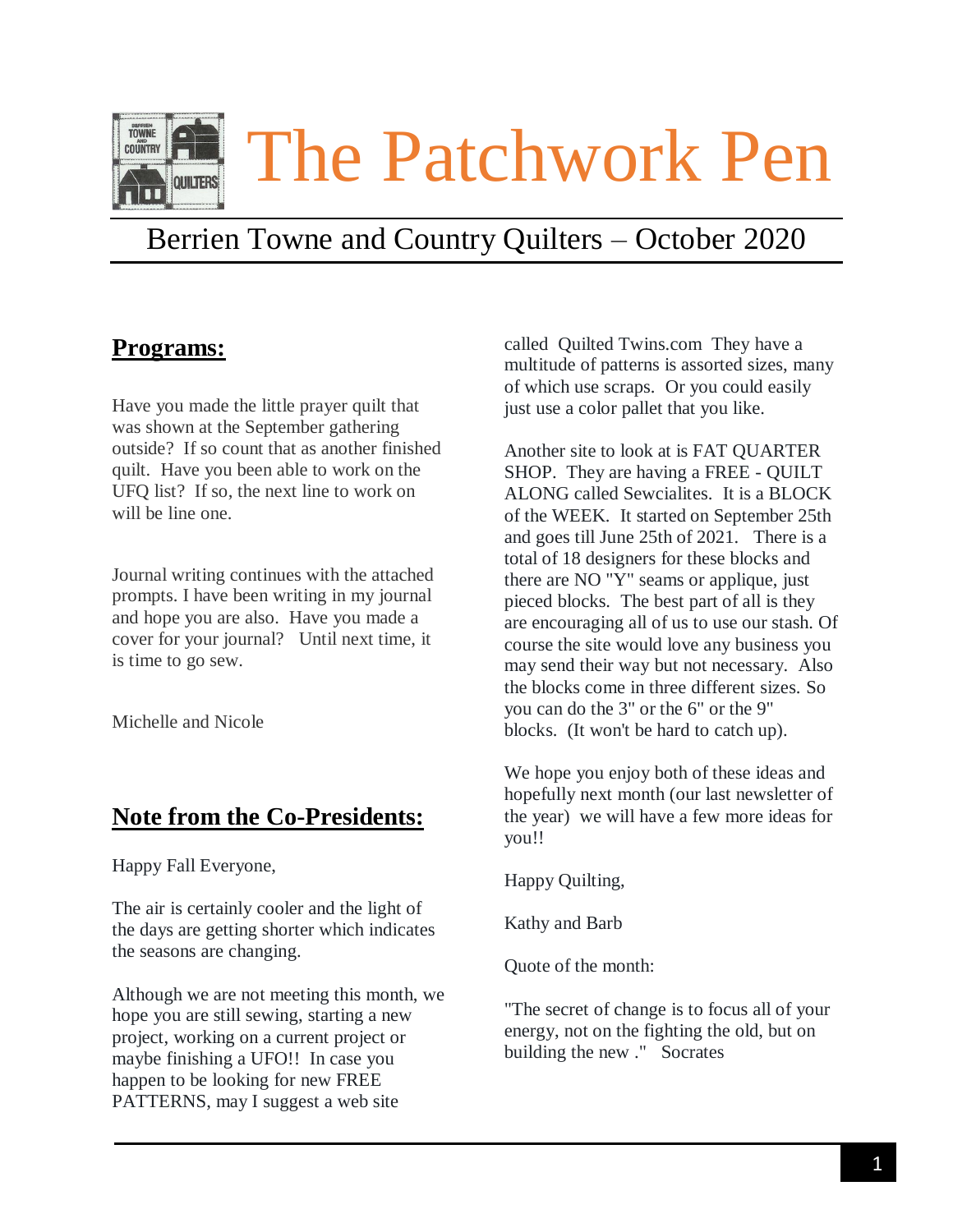### **Birthdays**

#### **October**

| Peri Hansen            | 10/5  |
|------------------------|-------|
| <b>Barbara Manning</b> | 10/17 |
| <b>November</b>        |       |
| Vicki Nitz             | 11/2  |
| <b>Fanny Putnam</b>    | 11/3  |
| <b>Beth Griesbaum</b>  | 11/4  |
| Marilyn Adent          | 11/12 |
| Lois Lentz             | 11/13 |
| Deb Adams              | 11/13 |
| <b>Sandy Scott</b>     | 11/14 |
| <b>Audrey Elwell</b>   | 11/15 |
| Mary Klescz Baker      | 11/18 |
| Diane Rau              | 11/18 |
| Kay Wilcox             | 11/18 |
| Jean Stanish           | 11/19 |
| Lisa Hansen            | 11/27 |
| Mary Kasun             | 11/28 |
| Greta Parker           | 11/30 |

Board Meeting September 10, 2020

Present: Annette Wright, Maxine Wantuch, Marcia McCavit, Michelle, Tuller, Barb Manning, Kathy Martus, Jane Rush, Peri Hansen, Kathy Phipps, Jackie Harris, Chris Andrews, Sara Lawrick, Cindy Shepherd, Cathy Benke Jody Albee, Judy Weingart

The meeting was called to order at 5:34pm.

 This will probably be the last board meeting of this year due to restrictions by the government for the pandemic. A motion was made by Michelle Tuller that the BTCQ Board will not meet for the fourth meeting of 2020 due to the pandemic. Peri Hansen seconded the motion. All were in favor, no one voted nay, no one abstained. The motion was passed

 Update for the 2020 Quilt show was given. The 2020 Quilt show was cancelled due to the pandemic. Due to the fact there is an uncertainty of the effect of the pandemic in 2021, the next quilt show will not be held until 2022. The possibility of participating in the 2021 Flag Day Festival in Three Oaks was discussed. The Committee recommends a Quilt of Valor presentation at the Flag Day Festival and possibly having a booth at the Arts and Crafts show at Carver Park if these events are held in 2021. The Boutique would help advertise the 2022 quilt show.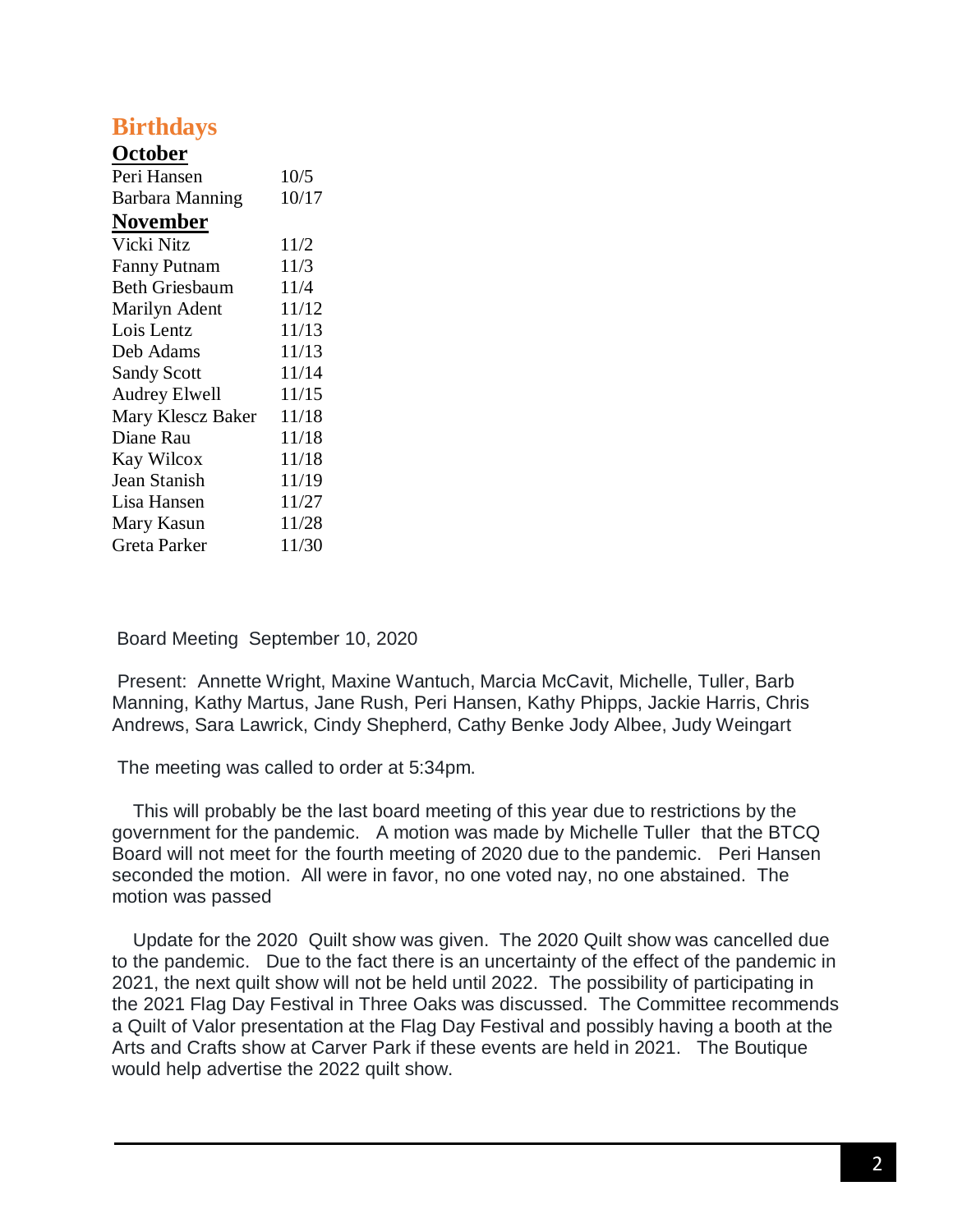Update regarding Officers and Committees, Cindy Shepherd volunteered for the Secretary position and Jody Albee volunteered for the Co-treasurer positions. Other positions for Committee chairpersons are still open and the guild continue to look for volunteers for those positions.

 The budget for 2021 was discussed. There will be some changes for next year. The Co-presidents are requesting the committees submit a list of expenditures to the presidents. This can be done at the time of check request from the treasurer. The list can be emailed or on paper. The co-presidents also stated that no committee will be able to spend any money remaining in their budgets unless approved by the copresidents.

Barb explained due to the limited meetings and programs this year, several committees have spent money which was not used this year, therefore, budgets for 2021 will be looked at. For example, the hall rental at United Methodist Church was paid for the full year in January. However, the guild has only been able to use it one time. The church as been very gracious and has applied the rental to 2021. At this time, we will only have 1 month to pay next year, therefore, the budget will be \$900 less.

 The co-presidents presented a proposal for term limits for Committee chairpersons. Limits would encourage other members to serve on other committees. Discussion of ways this could work followed.

 Since this is the last meeting for 2020, Barb presented that this would be the last newsletter for 2020 and would resume with the February, 2021 edition. Programs presented the fact that there were still journal prompts to be sent to members and other plans for projects to be sent to members to finish this year. Discussion followed. Cindy Shepherd proposed to continue the newsletter through November. A vote was taken…All agreed, no nays. The newsletter will continue.

 Jane Rush proposed that the guild publish a cookbook for 2021 or 2022. Discussion followed.

 Jane Rush presented the slate of officers: Kathy Martus and Barb Manning Copresidents, Jane Rush Vice-president, Cindy Shepherd Secretary, and Lisa Hansen Treasurer. Assistant Treasurer office still open. Cindy Shepherd moved to present and vote on the slate of officers at the meeting tonight instead of at the October meeting due to the pandemic. Michelle Tuller seconded the motion. All were in favor, No nays. Motion passed.

Board meeting was adjourned at 6:23 pm.

Minutes taken by Jane Rush, transcribed by Barb Manning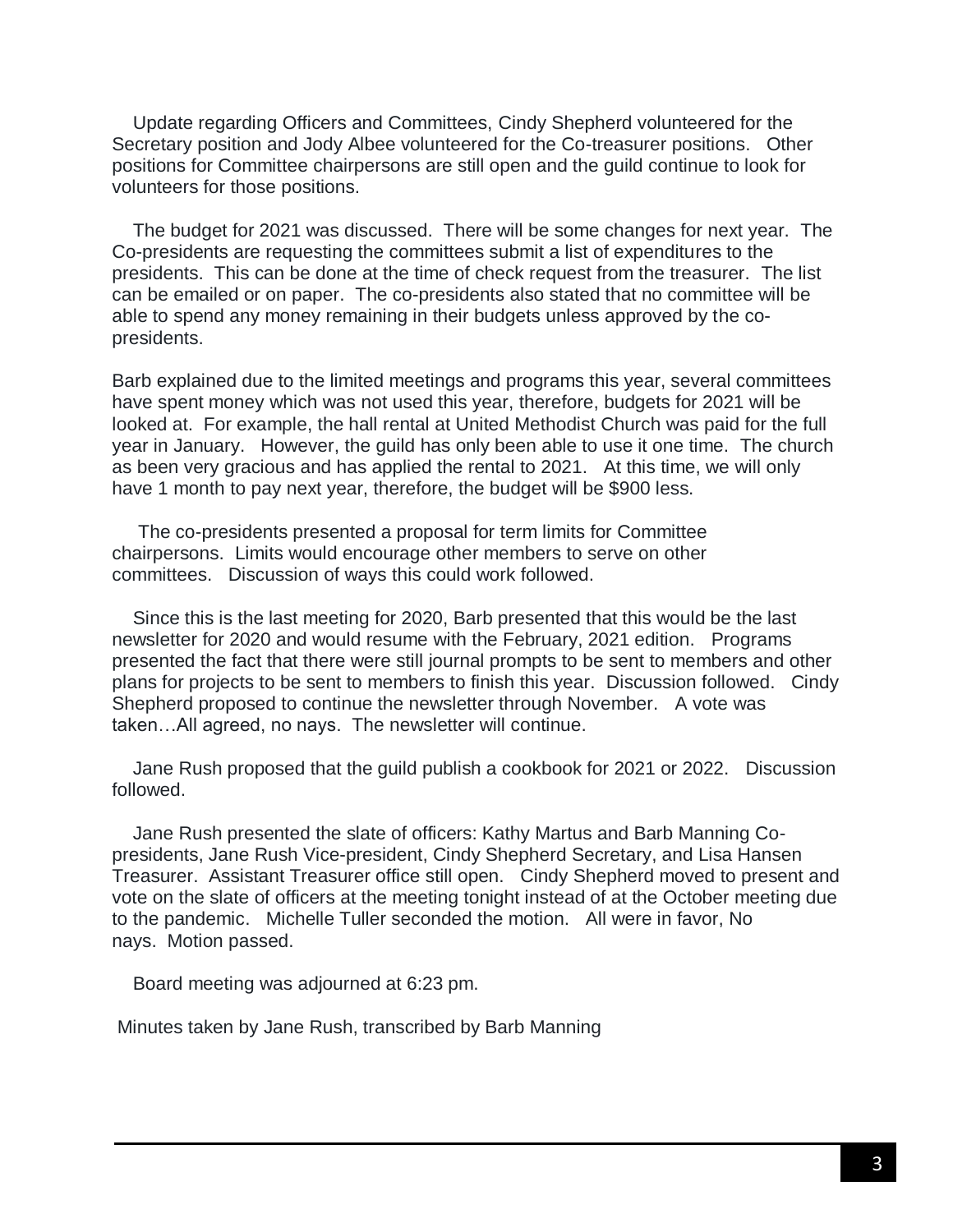| <b>Berrien Towne and Country Quilters</b> |                            |             | September 30, 2020 |                       |                |
|-------------------------------------------|----------------------------|-------------|--------------------|-----------------------|----------------|
| <b>Treasurer's Report</b>                 |                            |             |                    |                       |                |
|                                           |                            |             |                    | <b>Beginning Bank</b> | \$             |
|                                           |                            |             |                    | <b>Balance</b>        | 10,184.64      |
| Income:                                   |                            |             |                    |                       |                |
| 16-Sep-20                                 | <b>Fundraising Basket</b>  |             | \$<br>37.00        | Jody Albee            |                |
| 29-Sep-20                                 | <b>Fundraising Basket</b>  |             | \$<br>37.00        | Jody Albee            |                |
| 29-Sep-20                                 | Membership dues            |             | \$150.00           | Deb Adams             |                |
|                                           |                            |             |                    | <b>Total Monthly</b>  | \$<br>224.00   |
|                                           |                            |             |                    | Income                |                |
| <b>Expenses:</b>                          |                            |             |                    |                       |                |
| 16-Sep-20                                 | Paviliion rental           | \$<br>35.00 |                    | <b>VP Jane Rush</b>   |                |
| 29-Sep-20                                 | Pavilijon rental 2         | \$<br>70.00 |                    | Jody Albee            |                |
|                                           | months                     |             |                    |                       |                |
| 16-Sep-20                                 | Door Prizes                | \$<br>4.24  |                    | Cathy Benke           |                |
| 16-Sep-20                                 | Programs                   | \$<br>10.60 |                    | Michelle Tuller       |                |
| 16-Sep-20                                 | Library book               | \$<br>30.69 |                    | Marilyn Herrman       |                |
| 16-Sep-20                                 | <b>Newsletter Stamps</b>   | \$<br>37.05 |                    | <b>Denise Tackett</b> |                |
| 16-Sep-20                                 | <b>Newsletter Printing</b> | \$<br>17.00 |                    | Lakeland Health       |                |
| 29-Sep-20                                 | Membership binder          | \$<br>83.73 |                    | Deb Adams             |                |
|                                           |                            |             |                    | <b>Total Monthly</b>  | \$<br>(288.31) |
|                                           |                            |             |                    | Expenses              |                |
|                                           |                            |             |                    |                       |                |
|                                           |                            |             |                    | <b>Ending Balance</b> | \$10,120.33    |

#### An Update from Community Quilts:

Hello, and happy fall! In the last few weeks, Lois, Sara and I have compiled the quilts and supplies. I took 73 quilts to Elaine Bokhart to add to the quilts we will take to Pine Ridge. I also took 17 quilts to Lakeland (Susan Burkholtz) to be distributed to children and families as they see fit. Susan was absolutely floored by the beautiful quilts and the generosity of our quilters. As of now, neither the Logan Center nor Berrien County Emergency Shelter are in need of quilts. The Emergency Shelter did share a list of items that are in need, mostly cleaning supplies and toiletries. If you would like to donate something please call or email me and I can arrange to pick up the items and take them to the shelter.

If anyone needs batting or labels for their community quilts, I have them and can deliver. Would anyone like to volunteer to quilt 2 community quilts? I have the tops, backing and batting ready to go.

Thank you for another year of generously sharing your time, fabric & talent making quilts for our community. Though we may not know where each quilt goes, I trust that they bring warmth and comfort in their new homes.

Nancy Hawley